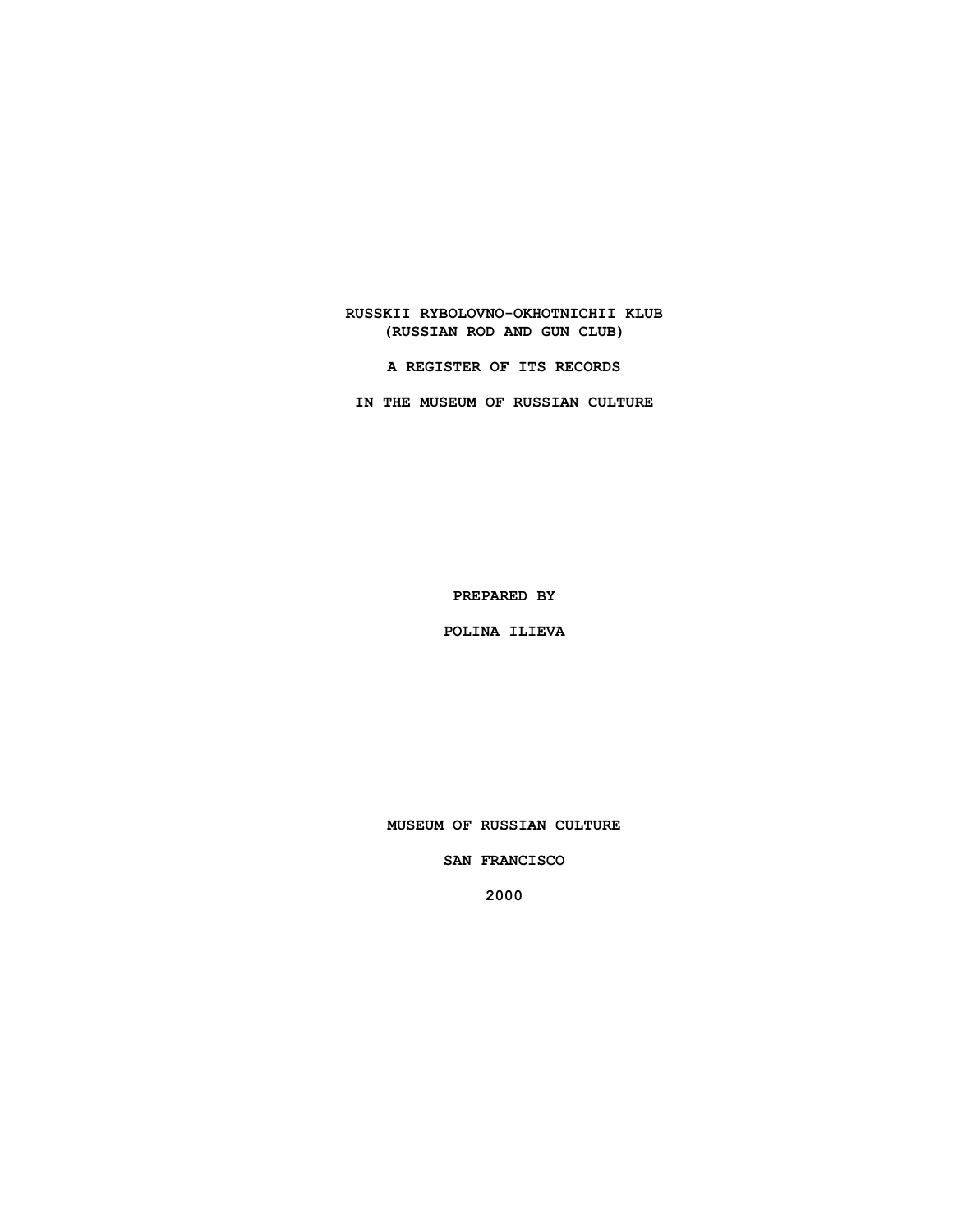#### **SCOPE AND CONTENT NOTE**

#### **RUSSKII RYBOLOVNO-OKHOTNICHII KLUB RECORDS**

**This collection consists of the records of the Russian Rod and Gun Club, a non-profit organization, whose primary purpose was to unite those who are interested in fishing, hunting and related sports and to promote said sports by sponsoring contests and competitions. The collection also includes photographs of members of the Club and their social activities.**

**Detailed processing and preservation microfilming for these materials were made possible by a generous grant from the National Endowment for the Humanities and by matching funds from the Hoover Institution and Museum of Russian Culture. The grant also provides depositing a microfilm copy in the Hoover Institution Archives. The original materials and copyright to them (with some exceptions) are the property of the Museum of Russian Culture, San Francisco. A transfer table indicating corresponding box and reel numbers is appended to this register.**

**The Hoover Institution assumes all responsibility for notifying users that they must comply with the copyright law of the United States (Title 17 United States Code) and Hoover Rules for the Use and Reproduction of Archival Materials.**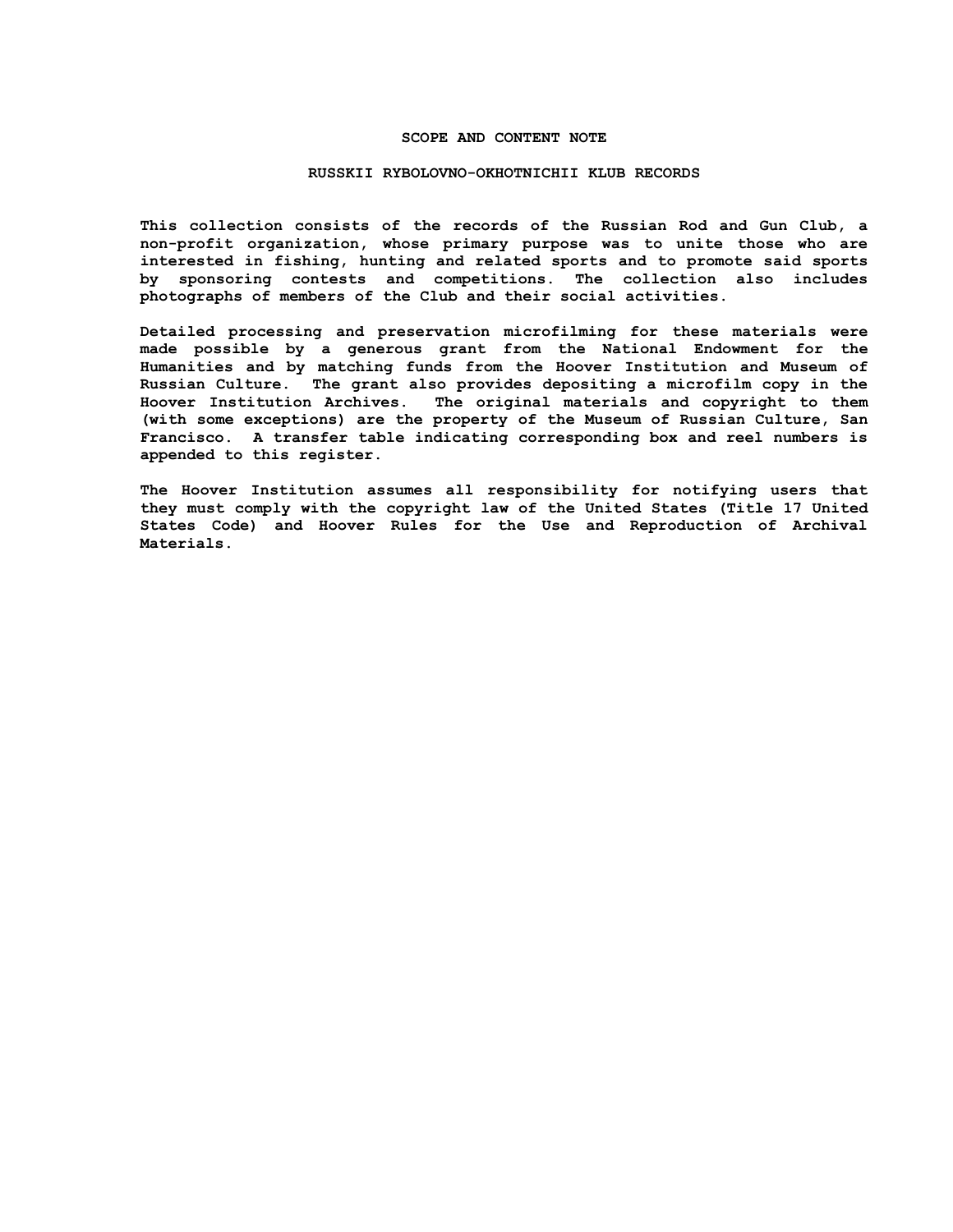## **REGISTER**

# **RUSSKII RYBOLOVNO-OKHOTNICHII KLUB RECORDS**

## **SERIES DESCRIPTION:**

| Box Nos        | Series                                                                                                                                                                                                           |
|----------------|------------------------------------------------------------------------------------------------------------------------------------------------------------------------------------------------------------------|
| $\mathbf{1}$   | OFFICE FILE, 1940-1989. Correspondence, financial<br>documents, founding documents, liquidation documents,<br>membership lists, minutes of meetings, printed matter,<br>arranged alphabetically by physical form |
| $\overline{2}$ | PHOTOGRAPHS, 1943-1978 and undated. 31 prints, 8<br>negatives, primarily of the club's social activities,                                                                                                        |

**fishing, and of its members**